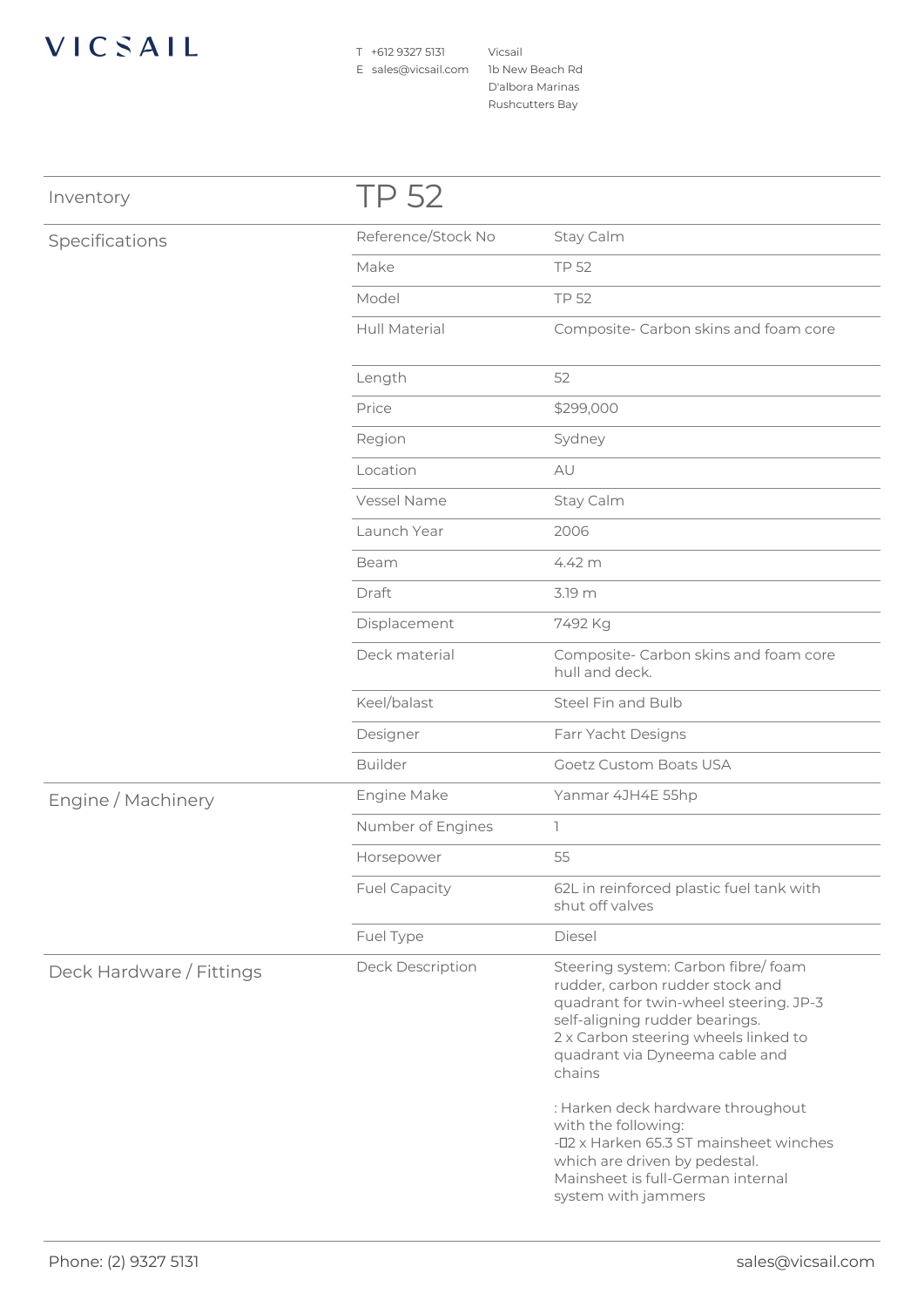|               |                              | -02 x Harken 65.3 cleat-top primary<br>winches which are driven by pedestal<br>-02 x Harken carbon pedestal with<br>under-deck shaft drive system/links<br>-02 x Harken 50.2 cabin top winches<br>-02 x Harken 50.2 backstay winches<br>-DSpinlock jammers throughout<br>Hydraulics: Navtec 5000 Series<br>Hydraulics with 2 speed hand pump<br>that includes:                                                                                                                                                                                                                                                                                                                                                                                                                                                                                                                                             |
|---------------|------------------------------|------------------------------------------------------------------------------------------------------------------------------------------------------------------------------------------------------------------------------------------------------------------------------------------------------------------------------------------------------------------------------------------------------------------------------------------------------------------------------------------------------------------------------------------------------------------------------------------------------------------------------------------------------------------------------------------------------------------------------------------------------------------------------------------------------------------------------------------------------------------------------------------------------------|
|               |                              | -03- function panel on-deck that<br>operates forestay and outhaul<br>-DForestay cylinder<br>-DOuthaul cylinder<br>-DOII reservoir<br>-DKevlar reinforced plumbing<br>throughout                                                                                                                                                                                                                                                                                                                                                                                                                                                                                                                                                                                                                                                                                                                            |
|               | Covers                       | Boom cover, boom tent, cockpit cover,<br>backstay covers, wheel and pedestal<br>covers. Floor covers.                                                                                                                                                                                                                                                                                                                                                                                                                                                                                                                                                                                                                                                                                                                                                                                                      |
| Accommodation | Accommodation<br>Description | Clear carbon and painted finish<br>throughout, Typical lightweight interior<br>with:<br>-D6 x adjustable berths. Forward port<br>and starboard with cushions<br>-DGalley to starboard with gimballed<br>gas cooker, sink and storage locker<br>-DEnclosed head to starboard and<br>forward of the mast<br>-DNavigation equipment located above<br>engine box<br>-DCrew gear storage forward<br>-DLarge hanging locker opposite galley<br>on port side<br>-DStorage behind bunk fronts<br>Cockpit: Racing Cockpit layout with<br>non-skid tape, 2 x central grinding<br>pedestals to drive winches and good<br>ergonomic layout. Other features<br>include:<br>-OTraditional pit layout around<br>companionway with 2 cabin top<br>winches<br>-DPedestal driven winches<br>-Omainsheet foot bars, helmsman<br>standing platforms and carbon grab<br>bars around wheel<br>-DCentral Mainsheet trimmer island |
|               |                              | with hydraulic sailing function control,<br>hand-pump<br>-DLarge tail bags with water bottle<br>storage<br>-OLife raft storage on aft deck<br>-DAnodised Alloy Pushpits and custom<br>central aerial rail                                                                                                                                                                                                                                                                                                                                                                                                                                                                                                                                                                                                                                                                                                  |
|               | Toilet                       | Manual flush carbon fibre toilet with<br>fore spar plastic flush seacocks                                                                                                                                                                                                                                                                                                                                                                                                                                                                                                                                                                                                                                                                                                                                                                                                                                  |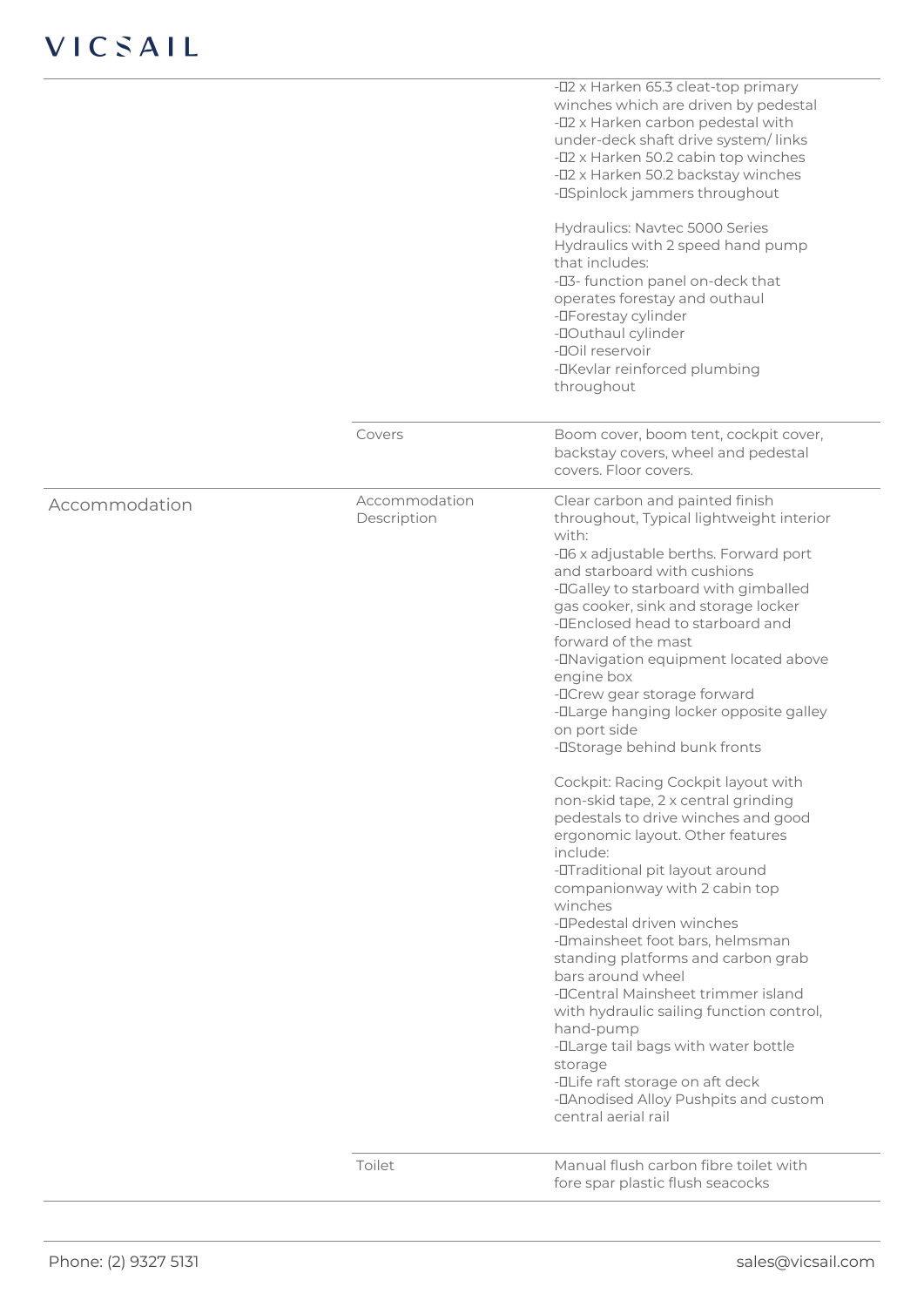## VICSAIL

| Galley                  | <b>Galley Description</b>   | Galley to starboard with gimballed gas<br>cooker, sink and storage locker                                                                                                                                                                                                                                                                                                                                                                                                                                                                                                                                                                                                                                                                                                                                                                                                                                                                                                                            |
|-------------------------|-----------------------------|------------------------------------------------------------------------------------------------------------------------------------------------------------------------------------------------------------------------------------------------------------------------------------------------------------------------------------------------------------------------------------------------------------------------------------------------------------------------------------------------------------------------------------------------------------------------------------------------------------------------------------------------------------------------------------------------------------------------------------------------------------------------------------------------------------------------------------------------------------------------------------------------------------------------------------------------------------------------------------------------------|
| Safety Equipment        | Safety Gear                 | Safety gear CAT 1 Dec 2019 for Sydney to<br>Hobart which includes:<br>-015 x Spinlock Lifejackets/tethers<br>-013 PLB's<br>-02 x EPIRB's<br>-DCompliant equipment for Sydney to<br>Hobart race including danbuoy/Life<br>ring<br>-DGrab bag<br>-DAnchors and ground tackle as<br>required<br>-DFirst aid kit<br>-02 x 2019 Ocean Safety 8-man life rafts<br>-DCurrent flares                                                                                                                                                                                                                                                                                                                                                                                                                                                                                                                                                                                                                         |
| Electrics / Electronics | Electrics                   | All 12v system onboard with 2 x house<br>battery and 1 x start battery with<br>isolation switches and emergency<br>parallel switch. BEP Battery monitor,<br>internal white/red LED cabin lights and<br><b>LED Navigation lights</b><br>Removable Xantrax 12V 20-amp Battery<br>Charger mounted on board with 240V<br>GPO's and 240V shore power cable.                                                                                                                                                                                                                                                                                                                                                                                                                                                                                                                                                                                                                                               |
|                         | Instruments /<br>Navigation | B&G WTP-2 Sailing processor<br>electronics system which includes:<br>-05 x 20/20 B&G mast displays in<br>carbon mast bracket<br>-01 x B&G H3000 FFD in navigation<br>station<br>-05 x B&G H2000 FFD displays on<br>forward cockpit and side of cockpit aft<br>-DB&G Halcyon fluxgate compass<br>and B&G Gyro sensor<br>-DLoad cell for forestay.<br>-DB&G Motion sensor<br>-DB&G T8 chart plotter<br>-DCarbon VMH unit and speed/depth<br>thru hull sensors and AIS<br>-DPanasonic Tough Book laptop<br>Software - CMAP, Expedition, Deck Man<br>SIMRAD MX512 GPS<br>-DSIMRAD class B AIS transponder.<br>2 x Plastimo compasses mounted on<br>steering pedestals<br>Communications:<br>-Dicom IC-M604 VHF radio<br>-Dicom IC-M802 HF radio<br>-Dicom IC-M37 Hand-held VHF radio<br>-DOnboard Wi-Fi and 4G cellular<br>modem and aerial on aft deck<br>-DFusion Stereo with deck speakers<br>- <b>Ilridium Go Sat phone system</b><br>-DSailor 250 Fleet-broadband system<br>-DApple iPad with cover |
| Sail / Rigging          | Sail Inventory              | MainsailDquantum 3 reef offshore with<br>C-Tech battens<br>MainsailDNorth 3Di 1 reef inshore<br>MainsailD3Di Offshore/ delivery main<br><b>JIDNorth</b>                                                                                                                                                                                                                                                                                                                                                                                                                                                                                                                                                                                                                                                                                                                                                                                                                                              |